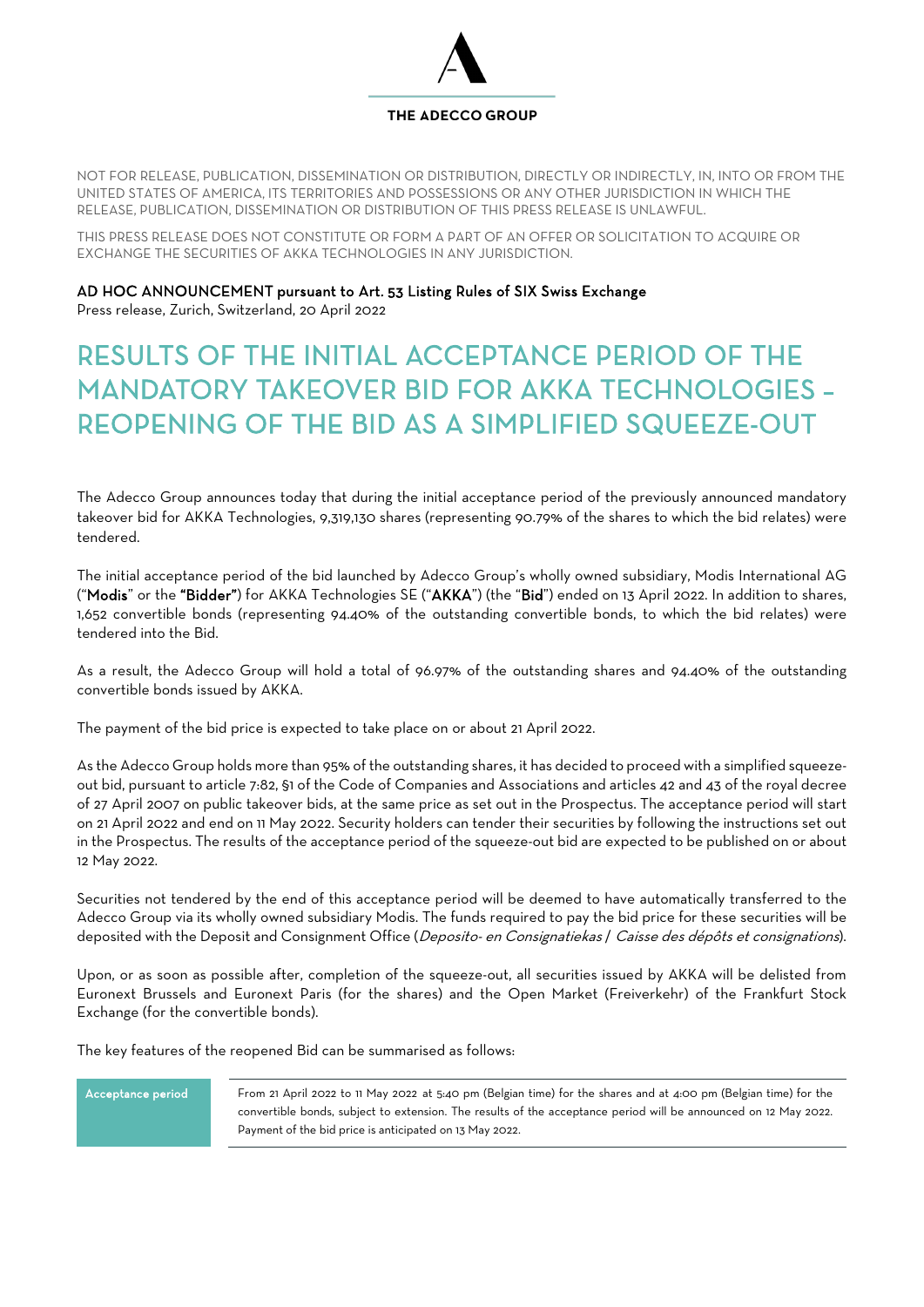#### Tender Offer for AKKA Technologies 2

| <b>Bid price</b>                    | EUR 49 in cash per share.                                                                                                                                                                                                                                                                                                                                                                                                                                                                                                                                                                                                                                                                                                                                                                                                                                                                                   |
|-------------------------------------|-------------------------------------------------------------------------------------------------------------------------------------------------------------------------------------------------------------------------------------------------------------------------------------------------------------------------------------------------------------------------------------------------------------------------------------------------------------------------------------------------------------------------------------------------------------------------------------------------------------------------------------------------------------------------------------------------------------------------------------------------------------------------------------------------------------------------------------------------------------------------------------------------------------|
|                                     | EUR 101,816.58 per convertible bond.                                                                                                                                                                                                                                                                                                                                                                                                                                                                                                                                                                                                                                                                                                                                                                                                                                                                        |
| <b>Conditions</b>                   | The Bid is unconditional.                                                                                                                                                                                                                                                                                                                                                                                                                                                                                                                                                                                                                                                                                                                                                                                                                                                                                   |
| <b>Support from AKKA's</b><br>board | The board of directors of AKKA recommends accepting the Bid, as further explained in its response memorandum<br>(which is attached to the Prospectus).                                                                                                                                                                                                                                                                                                                                                                                                                                                                                                                                                                                                                                                                                                                                                      |
| <b>Modalities</b>                   | For the detailed modalities of the Bid, reference is made to the Prospectus.                                                                                                                                                                                                                                                                                                                                                                                                                                                                                                                                                                                                                                                                                                                                                                                                                                |
|                                     | The Prospectus was approved by the FSMA on 15 March 2022. The Prospectus has been published in Belgium in<br>English, which is the official version.                                                                                                                                                                                                                                                                                                                                                                                                                                                                                                                                                                                                                                                                                                                                                        |
|                                     | The English official version and the French translation of the Prospectus (including the acceptance forms and the<br>response memorandum) can be obtained free of charge at the counters of the ING Bank N.V. or BNP Paribas Fortis<br>NV, or by telephone from ING Bank N.V. on +31 20 563 66 19 and BNP Paris Fortis SA on +32 2 433 41 13. The digital<br>versions of the Prospectus and the acceptance forms are also available on the internet at the following websites:<br>https://www.adeccogroup.com/investors/akka-modis-transaction,<br>https://www.akka-technologies.com,                                                                                                                                                                                                                                                                                                                       |
|                                     | https://www.ing.nl/particulier/beleggen/leren-beleggen/corporate_actions/index.html, and                                                                                                                                                                                                                                                                                                                                                                                                                                                                                                                                                                                                                                                                                                                                                                                                                    |
|                                     | www.bnpparibasfortis.be/epargneretplacer.<br>A Dutch translation of the summary of the Prospectus is made available in electronic form on the abovementioned<br>websites.                                                                                                                                                                                                                                                                                                                                                                                                                                                                                                                                                                                                                                                                                                                                   |
|                                     | In the case of any inconsistency between the translations and the official English version of the Prospectus, the<br>English version shall prevail. The Bidder has revised the respective versions and is responsible for the consistency<br>between all versions.                                                                                                                                                                                                                                                                                                                                                                                                                                                                                                                                                                                                                                          |
|                                     | A free shareholder hotline is also available in France on 0805 381 313.                                                                                                                                                                                                                                                                                                                                                                                                                                                                                                                                                                                                                                                                                                                                                                                                                                     |
| Acceptance of the<br><b>Bid</b>     | Security holders who wish to tender their securities to the Bid are requested to follow the instructions set out in the<br>Prospectus and to do so within the time limits set out therein, or any later date as announced in the case of an<br>extension, or within any earlier deadline set by their financial intermediary.                                                                                                                                                                                                                                                                                                                                                                                                                                                                                                                                                                               |
| <b>Brokerage fees</b>               | Security holders who register their acceptance with a financial intermediary that is not the centralizing agent must<br>inquire about additional costs that may be charged by such parties and they will be responsible for the payment of<br>such additional costs. However, the Bidder will bear the brokerage costs and the related VAT incurred by the security<br>holders who tender their securities in the Bid, where applicable, up to a maximum of 0.2% (excluding taxes) of the<br>amount of the order, with a cap equal to EUR 100 (all taxes included) per shareholder or bondholder. The payment<br>of these costs will be taken care of by the centralizing agent on behalf of the Bidder via the financial intermediaries.<br>The request for reimbursement must be received by the relevant centralizing agent within 1 month after the close of<br>the final acceptance period of the Bid. |
| Tax                                 | The tax on stock market transactions will be paid by the Bidder.                                                                                                                                                                                                                                                                                                                                                                                                                                                                                                                                                                                                                                                                                                                                                                                                                                            |
| <b>Centralizing agents</b>          | ING Bank N.V. acts as centralizing agent for the shares.                                                                                                                                                                                                                                                                                                                                                                                                                                                                                                                                                                                                                                                                                                                                                                                                                                                    |
|                                     | BNP Paribas Fortis NV/SA acts as centralizing agent for the convertible bonds.                                                                                                                                                                                                                                                                                                                                                                                                                                                                                                                                                                                                                                                                                                                                                                                                                              |
|                                     |                                                                                                                                                                                                                                                                                                                                                                                                                                                                                                                                                                                                                                                                                                                                                                                                                                                                                                             |

## **About AKKA**

AKKA is a European leader in engineering consulting and R&D services. AKKA's comprehensive portfolio of digital solutions combined with expertise in engineering, uniquely positions AKKA to support its clients by leveraging the power of connected data to accelerate innovation and drive the future of Smart Industry. AKKA accompanies leading industry players across a wide range of sectors throughout the life cycle of their products with cutting edge digital technologies (autonomous driving, IoT, Big Data, robotics, embedded computing, machine learnings etc.) to help them rethink their products and business processes. Founded in 1984, AKKA has a strong entrepreneurial culture and a wide global footprint. Its 20,000 employees around the world are all passionate about technology and share the AKKA values of respect, courage, and ambition. AKKA Technologies (AKA) is listed on Euronext Paris and Brussels – segment A (ISIN: FR0004180537).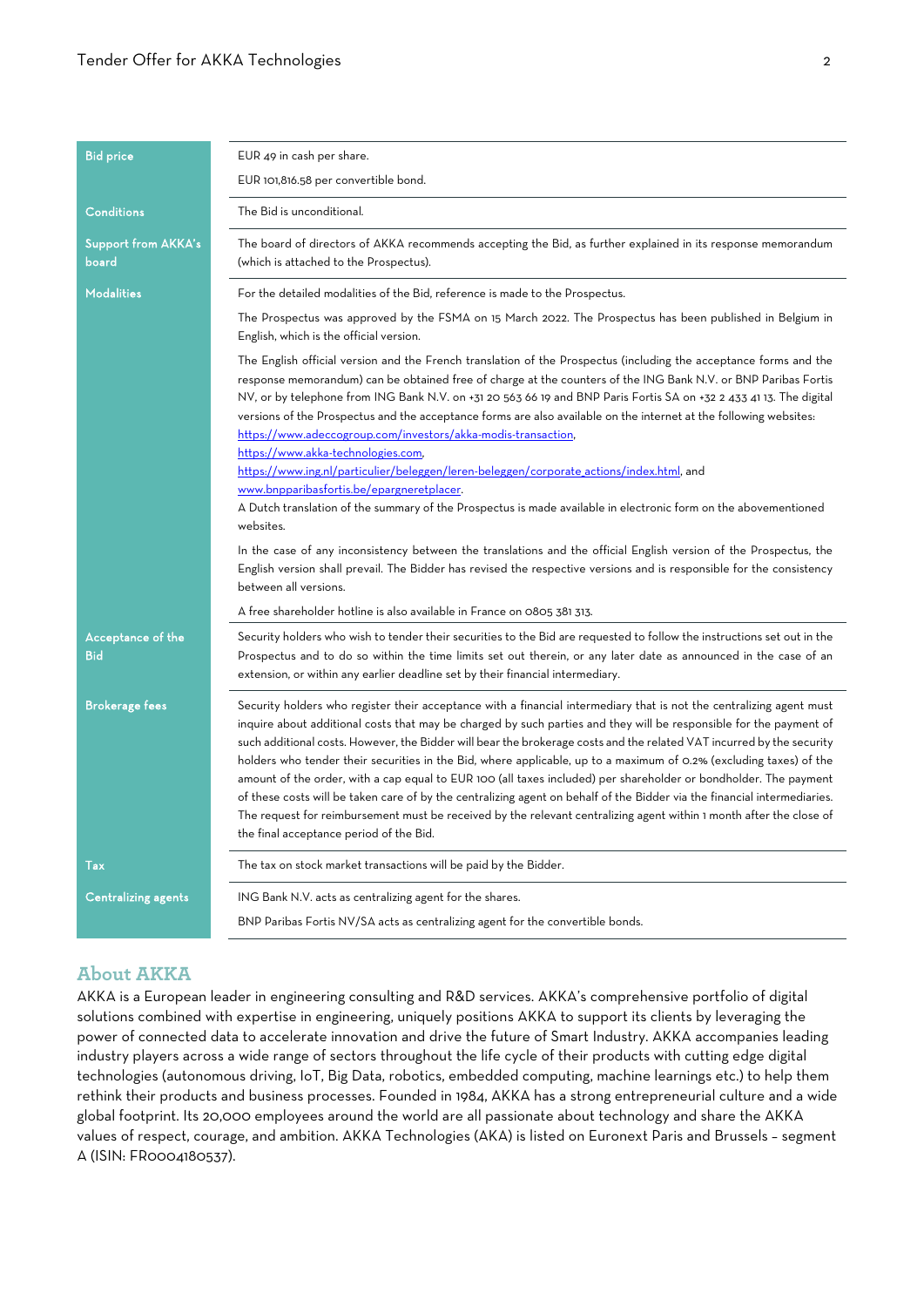## **About Modis**

In the converging world of IT and engineering, Modis pioneers Smart Industry by delivering cross-industry expertise in technology and digital engineering consulting, tech talent services and up- and re-skilling through its Tech Academy. Modis has a global presence with 30,000+ consultants and around 10,000 customers in over 20 countries, focused on digital transformation, cognitive technologies (e.g., AI, data analytics), cloud and data security, smart ecosystem (e.g., digital twin), and industry 4.0 across high-growth Smart Industry sectors. Modis' key sectors include Automotive & Transportation, Environmental & Energy, Software, Internet & Communication, Financial Services, and Industrial Manufacturing. Modis has a balanced footprint across North America, Europe, and APAC, including strong positions in Japan and Australia. With passion for technology and talent, Modis drives innovation and enables digital transformation for a smart and sustainable tomorrow. Modis is a Global Business Unit of the Adecco Group.

### **About the Adecco Group**

The Adecco Group is the world's leading talent advisory and solutions company. We believe in making the future work for everyone, and every day enable more than 3.5 million careers. We skill, develop and hire talent in around 60 countries, enabling organisations to embrace the future of work. As a Fortune Global 500 company, we lead by example, creating shared value that fuels economies and builds better societies. Our culture of inclusivity, entrepreneurship and teamwork empowers our 33,000 employees. The Group is headquartered in Zurich, Switzerland (ISIN: CH0012138605) and listed on the SIX Swiss Exchange (ADEN).

## In the case of discrepancies between the English and other language versions of this press release, only the English version shall be deemed valid.

#### Disclaimer

This press release does not constitute or form a part of an offer or solicitation to acquire, purchase, subscribe for, sell or exchange the securities of AKKA Technologies in any jurisdiction.

The public tender offer will and can only be made on the basis of the offer document approved by the FSMA. No steps will be taken to enable a public tender offer in any jurisdiction other than in Belgium and France. Any securities to be offered have not been and will not be registered under the United States Securities Act of 1933, as amended, or with any securities regulatory authority of any state of the United States and may not be offered or sold in the United States absent registration or an applicable exemption from registration thereunder. There may be no public offering of securities in the United States.

Neither this press release nor any other information relating to the matters contained herein may be published, broadcasted, disseminated or distributed, directly or indirectly, in any jurisdiction where a registration, qualification or any other legal or regulatory obligation or restriction is in force or would be with regard to the content hereof or thereof, including the United States of America, its territories and possessions. Any failure to comply with these restrictions may constitute a violation of the financial laws and regulations of such jurisdiction. Therefore, persons located in countries where this press release is published, broadcasted or distributed must inform themselves about and comply with such restrictions. Modis, the Adecco Group, and its affiliated persons explicitly decline any liability for any failure of any person to comply with these restrictions.

#### Important notice about forward-looking information

Information in this release may involve guidance, expectations, beliefs, plans, intentions or strategies regarding the future. These forward-looking statements involve risks and uncertainties. All forward-looking statements included in this release are based on information available to Adecco Group AG as of the date of this release, and we assume no duty to update any such forward-looking statements. The forward-looking statements in this release are not guarantees of future performance and actual results could differ materially from our current expectations. Numerous factors could